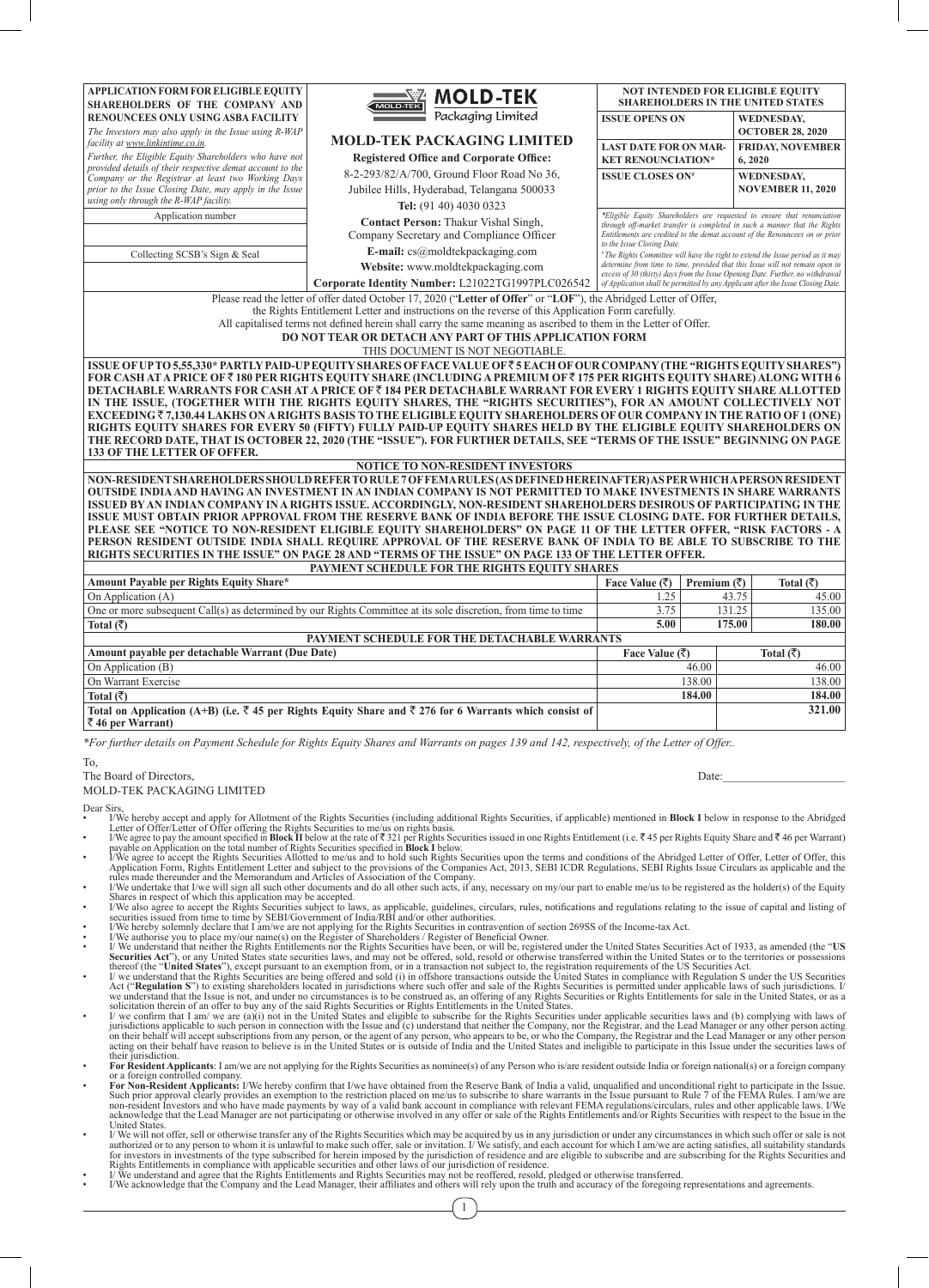# **1. NAME AND CONTACT DETAILS OF APPLICANT**

| <b>Name of Sole/First Applicant</b> |                                                                                                                                                                                                                                                                                                                                                                                                                                                                                                                                                                                                                                                                                                                                                                                                                                                                                                                                                                                                                                                                                                                                                                                                                                                                                                                                                                                                                                                                                                                                                                                                                                                |                   |  |  |  |  |  |               |  |                             |  |  |  |                 |  |      |                            |             |  |  |
|-------------------------------------|------------------------------------------------------------------------------------------------------------------------------------------------------------------------------------------------------------------------------------------------------------------------------------------------------------------------------------------------------------------------------------------------------------------------------------------------------------------------------------------------------------------------------------------------------------------------------------------------------------------------------------------------------------------------------------------------------------------------------------------------------------------------------------------------------------------------------------------------------------------------------------------------------------------------------------------------------------------------------------------------------------------------------------------------------------------------------------------------------------------------------------------------------------------------------------------------------------------------------------------------------------------------------------------------------------------------------------------------------------------------------------------------------------------------------------------------------------------------------------------------------------------------------------------------------------------------------------------------------------------------------------------------|-------------------|--|--|--|--|--|---------------|--|-----------------------------|--|--|--|-----------------|--|------|----------------------------|-------------|--|--|
|                                     | <b>Name of Second Applicant</b>                                                                                                                                                                                                                                                                                                                                                                                                                                                                                                                                                                                                                                                                                                                                                                                                                                                                                                                                                                                                                                                                                                                                                                                                                                                                                                                                                                                                                                                                                                                                                                                                                |                   |  |  |  |  |  |               |  |                             |  |  |  |                 |  |      |                            |             |  |  |
|                                     | <b>Name of Third Applicant</b>                                                                                                                                                                                                                                                                                                                                                                                                                                                                                                                                                                                                                                                                                                                                                                                                                                                                                                                                                                                                                                                                                                                                                                                                                                                                                                                                                                                                                                                                                                                                                                                                                 |                   |  |  |  |  |  |               |  |                             |  |  |  |                 |  |      |                            |             |  |  |
|                                     | <b>Indian Address:</b>                                                                                                                                                                                                                                                                                                                                                                                                                                                                                                                                                                                                                                                                                                                                                                                                                                                                                                                                                                                                                                                                                                                                                                                                                                                                                                                                                                                                                                                                                                                                                                                                                         |                   |  |  |  |  |  |               |  |                             |  |  |  |                 |  |      |                            |             |  |  |
|                                     |                                                                                                                                                                                                                                                                                                                                                                                                                                                                                                                                                                                                                                                                                                                                                                                                                                                                                                                                                                                                                                                                                                                                                                                                                                                                                                                                                                                                                                                                                                                                                                                                                                                |                   |  |  |  |  |  |               |  |                             |  |  |  |                 |  |      |                            |             |  |  |
|                                     | Email:                                                                                                                                                                                                                                                                                                                                                                                                                                                                                                                                                                                                                                                                                                                                                                                                                                                                                                                                                                                                                                                                                                                                                                                                                                                                                                                                                                                                                                                                                                                                                                                                                                         |                   |  |  |  |  |  |               |  |                             |  |  |  |                 |  |      |                            |             |  |  |
|                                     |                                                                                                                                                                                                                                                                                                                                                                                                                                                                                                                                                                                                                                                                                                                                                                                                                                                                                                                                                                                                                                                                                                                                                                                                                                                                                                                                                                                                                                                                                                                                                                                                                                                |                   |  |  |  |  |  |               |  |                             |  |  |  |                 |  |      |                            |             |  |  |
| 2.                                  | Telephone/Mobile No.<br>PERMANENT ACCOUNT NUMBER (PAN)                                                                                                                                                                                                                                                                                                                                                                                                                                                                                                                                                                                                                                                                                                                                                                                                                                                                                                                                                                                                                                                                                                                                                                                                                                                                                                                                                                                                                                                                                                                                                                                         |                   |  |  |  |  |  |               |  |                             |  |  |  |                 |  |      |                            |             |  |  |
|                                     | <b>Sole/First Applicant</b>                                                                                                                                                                                                                                                                                                                                                                                                                                                                                                                                                                                                                                                                                                                                                                                                                                                                                                                                                                                                                                                                                                                                                                                                                                                                                                                                                                                                                                                                                                                                                                                                                    |                   |  |  |  |  |  |               |  |                             |  |  |  |                 |  |      |                            |             |  |  |
|                                     | <b>Second Applicant</b>                                                                                                                                                                                                                                                                                                                                                                                                                                                                                                                                                                                                                                                                                                                                                                                                                                                                                                                                                                                                                                                                                                                                                                                                                                                                                                                                                                                                                                                                                                                                                                                                                        |                   |  |  |  |  |  |               |  |                             |  |  |  |                 |  |      |                            |             |  |  |
|                                     |                                                                                                                                                                                                                                                                                                                                                                                                                                                                                                                                                                                                                                                                                                                                                                                                                                                                                                                                                                                                                                                                                                                                                                                                                                                                                                                                                                                                                                                                                                                                                                                                                                                |                   |  |  |  |  |  |               |  |                             |  |  |  |                 |  |      |                            |             |  |  |
|                                     | <b>Third Applicant</b>                                                                                                                                                                                                                                                                                                                                                                                                                                                                                                                                                                                                                                                                                                                                                                                                                                                                                                                                                                                                                                                                                                                                                                                                                                                                                                                                                                                                                                                                                                                                                                                                                         |                   |  |  |  |  |  |               |  |                             |  |  |  |                 |  |      |                            |             |  |  |
| 3.                                  | <b>TYPE OF APPLICANTS (Please tick <math>\checkmark</math>) :</b> Resident Non-Resident<br>Note: Non-resident Applicants applying on non-repatriation basis should select "Resident".                                                                                                                                                                                                                                                                                                                                                                                                                                                                                                                                                                                                                                                                                                                                                                                                                                                                                                                                                                                                                                                                                                                                                                                                                                                                                                                                                                                                                                                          |                   |  |  |  |  |  |               |  |                             |  |  |  |                 |  |      |                            |             |  |  |
| 4.                                  |                                                                                                                                                                                                                                                                                                                                                                                                                                                                                                                                                                                                                                                                                                                                                                                                                                                                                                                                                                                                                                                                                                                                                                                                                                                                                                                                                                                                                                                                                                                                                                                                                                                |                   |  |  |  |  |  |               |  |                             |  |  |  |                 |  |      | <b>NSDL</b>                | <b>CDSL</b> |  |  |
|                                     | DEPOSITORY ACCOUNT DETAILS : please provide your DP ID and Client ID (Please tick √ for NSDL or CDSL) : [<br>For NSDL enter 8 digit DP ID followed by 8 digit Client ID / For CDSL enter 16 digit Client ID.                                                                                                                                                                                                                                                                                                                                                                                                                                                                                                                                                                                                                                                                                                                                                                                                                                                                                                                                                                                                                                                                                                                                                                                                                                                                                                                                                                                                                                   |                   |  |  |  |  |  |               |  |                             |  |  |  |                 |  |      |                            |             |  |  |
|                                     |                                                                                                                                                                                                                                                                                                                                                                                                                                                                                                                                                                                                                                                                                                                                                                                                                                                                                                                                                                                                                                                                                                                                                                                                                                                                                                                                                                                                                                                                                                                                                                                                                                                |                   |  |  |  |  |  |               |  |                             |  |  |  |                 |  |      |                            |             |  |  |
|                                     | Note: Allotment of Rights Securities shall be made in dematerialized form only.<br><b>APPLICATION DETAILS</b>                                                                                                                                                                                                                                                                                                                                                                                                                                                                                                                                                                                                                                                                                                                                                                                                                                                                                                                                                                                                                                                                                                                                                                                                                                                                                                                                                                                                                                                                                                                                  |                   |  |  |  |  |  |               |  |                             |  |  |  |                 |  |      |                            |             |  |  |
| 5.                                  | Rights Securities (Including additional Rights Securities) applied for [I]                                                                                                                                                                                                                                                                                                                                                                                                                                                                                                                                                                                                                                                                                                                                                                                                                                                                                                                                                                                                                                                                                                                                                                                                                                                                                                                                                                                                                                                                                                                                                                     |                   |  |  |  |  |  |               |  |                             |  |  |  |                 |  |      |                            |             |  |  |
|                                     |                                                                                                                                                                                                                                                                                                                                                                                                                                                                                                                                                                                                                                                                                                                                                                                                                                                                                                                                                                                                                                                                                                                                                                                                                                                                                                                                                                                                                                                                                                                                                                                                                                                |                   |  |  |  |  |  |               |  |                             |  |  |  |                 |  |      |                            |             |  |  |
|                                     | Total amount payable on application at $\bar{\tau}$ 321 per Rights Securities (i.e. $\bar{\tau}$ 45 per Rights Equity Share and $\bar{\tau}$ 46 per Warrant) [II] = [I] x $\bar{\tau}$ 321                                                                                                                                                                                                                                                                                                                                                                                                                                                                                                                                                                                                                                                                                                                                                                                                                                                                                                                                                                                                                                                                                                                                                                                                                                                                                                                                                                                                                                                     |                   |  |  |  |  |  |               |  |                             |  |  |  |                 |  |      |                            |             |  |  |
|                                     |                                                                                                                                                                                                                                                                                                                                                                                                                                                                                                                                                                                                                                                                                                                                                                                                                                                                                                                                                                                                                                                                                                                                                                                                                                                                                                                                                                                                                                                                                                                                                                                                                                                | $($ ₹ in Figures) |  |  |  |  |  |               |  |                             |  |  |  | $($ ₹ in Words) |  |      |                            |             |  |  |
|                                     |                                                                                                                                                                                                                                                                                                                                                                                                                                                                                                                                                                                                                                                                                                                                                                                                                                                                                                                                                                                                                                                                                                                                                                                                                                                                                                                                                                                                                                                                                                                                                                                                                                                |                   |  |  |  |  |  |               |  |                             |  |  |  |                 |  |      |                            |             |  |  |
| 6.                                  | PAYMENT DETAILS [IN CAPITAL LETTERS]                                                                                                                                                                                                                                                                                                                                                                                                                                                                                                                                                                                                                                                                                                                                                                                                                                                                                                                                                                                                                                                                                                                                                                                                                                                                                                                                                                                                                                                                                                                                                                                                           |                   |  |  |  |  |  |               |  |                             |  |  |  |                 |  |      |                            |             |  |  |
|                                     | Amount blocked (₹ in figures) :<br>$(\overline{\zeta}$ in words)                                                                                                                                                                                                                                                                                                                                                                                                                                                                                                                                                                                                                                                                                                                                                                                                                                                                                                                                                                                                                                                                                                                                                                                                                                                                                                                                                                                                                                                                                                                                                                               |                   |  |  |  |  |  |               |  |                             |  |  |  |                 |  |      |                            |             |  |  |
|                                     | ASBA BANK Account No.                                                                                                                                                                                                                                                                                                                                                                                                                                                                                                                                                                                                                                                                                                                                                                                                                                                                                                                                                                                                                                                                                                                                                                                                                                                                                                                                                                                                                                                                                                                                                                                                                          |                   |  |  |  |  |  |               |  |                             |  |  |  |                 |  |      |                            |             |  |  |
|                                     |                                                                                                                                                                                                                                                                                                                                                                                                                                                                                                                                                                                                                                                                                                                                                                                                                                                                                                                                                                                                                                                                                                                                                                                                                                                                                                                                                                                                                                                                                                                                                                                                                                                |                   |  |  |  |  |  |               |  |                             |  |  |  |                 |  |      |                            |             |  |  |
|                                     | SCSB Name and Address:                                                                                                                                                                                                                                                                                                                                                                                                                                                                                                                                                                                                                                                                                                                                                                                                                                                                                                                                                                                                                                                                                                                                                                                                                                                                                                                                                                                                                                                                                                                                                                                                                         |                   |  |  |  |  |  |               |  |                             |  |  |  |                 |  |      |                            |             |  |  |
|                                     |                                                                                                                                                                                                                                                                                                                                                                                                                                                                                                                                                                                                                                                                                                                                                                                                                                                                                                                                                                                                                                                                                                                                                                                                                                                                                                                                                                                                                                                                                                                                                                                                                                                |                   |  |  |  |  |  |               |  |                             |  |  |  |                 |  |      |                            |             |  |  |
|                                     | I/We authorise the SCSB to block the amount specified above as part of the ASBA process. I/We confirm that I/we are making the payment towards my/our Application through<br>my/ our bank account only and not using any third party bank account for making such payment. Further, I/we confirm that the ASBA Account is held in my/our own name.<br>I/We understand that on Application, Investors will have to pay ₹321 per Rights Securities, in one Rights Entitlement (i.e. ₹45 per Rights Equity Share and ₹46 per Warrant) which<br>constitutes 25% of the Issue Price and the balance ₹ 963 per Rights Securities (i.e. ₹ 135 per Rights Equity Share and ₹ 138 per Warrant) which constitutes 75% of the Issue Price,<br>will have to be paid, on one or more Call(s), as determined the Rights Committee of the Company at its sole discretion and Warrant holders exercising their option to subscribe<br>to Equity Shares against Warrants. I/we understand that Rights Securities in respect of which the Calls payable remain unpaid may be forfeited, at any time after the due date for<br>payment of the balance amount due in accordance with the Companies Act, 2013 and the Articles of Association. Further, I/we understand that in the event that the option to take<br>the Equity Shares against any of the Warrants is not exercised within 3 months from the date of payment of consideration of the Warrant Exercise Price, such consideration made in<br>respect of such warrants shall be forfeited by the Company in accordance with the SEBI ICDR Regulations.<br><b>SIGNATURE OF ASBA BANK ACCOUNT HOLDER</b> |                   |  |  |  |  |  |               |  |                             |  |  |  |                 |  |      |                            |             |  |  |
|                                     | Sole/First Account Holder                                                                                                                                                                                                                                                                                                                                                                                                                                                                                                                                                                                                                                                                                                                                                                                                                                                                                                                                                                                                                                                                                                                                                                                                                                                                                                                                                                                                                                                                                                                                                                                                                      |                   |  |  |  |  |  |               |  | Second Joint Account Holder |  |  |  |                 |  |      | Third Joint Account Holder |             |  |  |
|                                     | Note: Signature(s) as per the specimen recorded with the SCSB. In case of joint shareholders, all the joint shareholders must sign in the same sequence as per<br>specimen recorded with the SCSB.                                                                                                                                                                                                                                                                                                                                                                                                                                                                                                                                                                                                                                                                                                                                                                                                                                                                                                                                                                                                                                                                                                                                                                                                                                                                                                                                                                                                                                             |                   |  |  |  |  |  |               |  |                             |  |  |  |                 |  |      |                            |             |  |  |
| 7.                                  |                                                                                                                                                                                                                                                                                                                                                                                                                                                                                                                                                                                                                                                                                                                                                                                                                                                                                                                                                                                                                                                                                                                                                                                                                                                                                                                                                                                                                                                                                                                                                                                                                                                |                   |  |  |  |  |  |               |  |                             |  |  |  |                 |  |      |                            |             |  |  |
|                                     | SIGNATURE OF APPLICANT(S)<br>I/We hereby confirm that I/we have read, understood and accept the terms and conditions of this Application Form, Rights Entitlement Letter, Abridged Letter<br>of Offer and Letter of Offer. I/we hereby confirm that I/we have read the Instructions for filling up this Application Form given overleaf. I/We understand that in<br>case of Allotment of Rights Securities to me/us, my/our beneficiary account as mentioned in this Application Form would get credited to the extent of allotted<br>Rights Securities.                                                                                                                                                                                                                                                                                                                                                                                                                                                                                                                                                                                                                                                                                                                                                                                                                                                                                                                                                                                                                                                                                       |                   |  |  |  |  |  |               |  |                             |  |  |  |                 |  |      |                            |             |  |  |
|                                     | Sole/First Applicant                                                                                                                                                                                                                                                                                                                                                                                                                                                                                                                                                                                                                                                                                                                                                                                                                                                                                                                                                                                                                                                                                                                                                                                                                                                                                                                                                                                                                                                                                                                                                                                                                           |                   |  |  |  |  |  |               |  | Second Joint Applicant      |  |  |  |                 |  |      | Third Joint Applicant      |             |  |  |
|                                     | Note: Signature(s) as per the specimen recorded with the Depository. In case of joint shareholders, all the joint shareholders must sign in the same sequence as                                                                                                                                                                                                                                                                                                                                                                                                                                                                                                                                                                                                                                                                                                                                                                                                                                                                                                                                                                                                                                                                                                                                                                                                                                                                                                                                                                                                                                                                               |                   |  |  |  |  |  |               |  |                             |  |  |  |                 |  |      |                            |             |  |  |
|                                     | per specimen recorded with the Depository.                                                                                                                                                                                                                                                                                                                                                                                                                                                                                                                                                                                                                                                                                                                                                                                                                                                                                                                                                                                                                                                                                                                                                                                                                                                                                                                                                                                                                                                                                                                                                                                                     |                   |  |  |  |  |  |               |  |                             |  |  |  |                 |  |      |                            |             |  |  |
|                                     | <b>MOLD-TEK PACKAGING LIMITED – RIGHTS ISSUE</b>                                                                                                                                                                                                                                                                                                                                                                                                                                                                                                                                                                                                                                                                                                                                                                                                                                                                                                                                                                                                                                                                                                                                                                                                                                                                                                                                                                                                                                                                                                                                                                                               |                   |  |  |  |  |  |               |  |                             |  |  |  |                 |  |      |                            |             |  |  |
|                                     | ACKNOWLEDGEMENT SLIP FOR APPLICANT<br><b>APPLICATION FORM NO.</b>                                                                                                                                                                                                                                                                                                                                                                                                                                                                                                                                                                                                                                                                                                                                                                                                                                                                                                                                                                                                                                                                                                                                                                                                                                                                                                                                                                                                                                                                                                                                                                              |                   |  |  |  |  |  |               |  |                             |  |  |  |                 |  |      |                            |             |  |  |
|                                     | <b>Received from</b>                                                                                                                                                                                                                                                                                                                                                                                                                                                                                                                                                                                                                                                                                                                                                                                                                                                                                                                                                                                                                                                                                                                                                                                                                                                                                                                                                                                                                                                                                                                                                                                                                           |                   |  |  |  |  |  |               |  |                             |  |  |  |                 |  |      |                            |             |  |  |
| PAN                                 | <b>DP ID and Client ID</b>                                                                                                                                                                                                                                                                                                                                                                                                                                                                                                                                                                                                                                                                                                                                                                                                                                                                                                                                                                                                                                                                                                                                                                                                                                                                                                                                                                                                                                                                                                                                                                                                                     |                   |  |  |  |  |  |               |  |                             |  |  |  |                 |  |      |                            |             |  |  |
|                                     | Collecting SCSB's Sign & Seal<br>Bank &<br>Amount blocked(₹ in figures)                                                                                                                                                                                                                                                                                                                                                                                                                                                                                                                                                                                                                                                                                                                                                                                                                                                                                                                                                                                                                                                                                                                                                                                                                                                                                                                                                                                                                                                                                                                                                                        |                   |  |  |  |  |  |               |  |                             |  |  |  |                 |  |      |                            |             |  |  |
|                                     | <b>ASBA Account No.</b>                                                                                                                                                                                                                                                                                                                                                                                                                                                                                                                                                                                                                                                                                                                                                                                                                                                                                                                                                                                                                                                                                                                                                                                                                                                                                                                                                                                                                                                                                                                                                                                                                        |                   |  |  |  |  |  | <b>Branch</b> |  |                             |  |  |  |                 |  | Date |                            |             |  |  |
|                                     |                                                                                                                                                                                                                                                                                                                                                                                                                                                                                                                                                                                                                                                                                                                                                                                                                                                                                                                                                                                                                                                                                                                                                                                                                                                                                                                                                                                                                                                                                                                                                                                                                                                |                   |  |  |  |  |  |               |  |                             |  |  |  |                 |  |      |                            |             |  |  |

| ۰, |         |  |
|----|---------|--|
|    | ٠<br>۰, |  |
|    | ۹<br>I  |  |
|    |         |  |
|    |         |  |

**Tel. / Mobile No. Email Id:**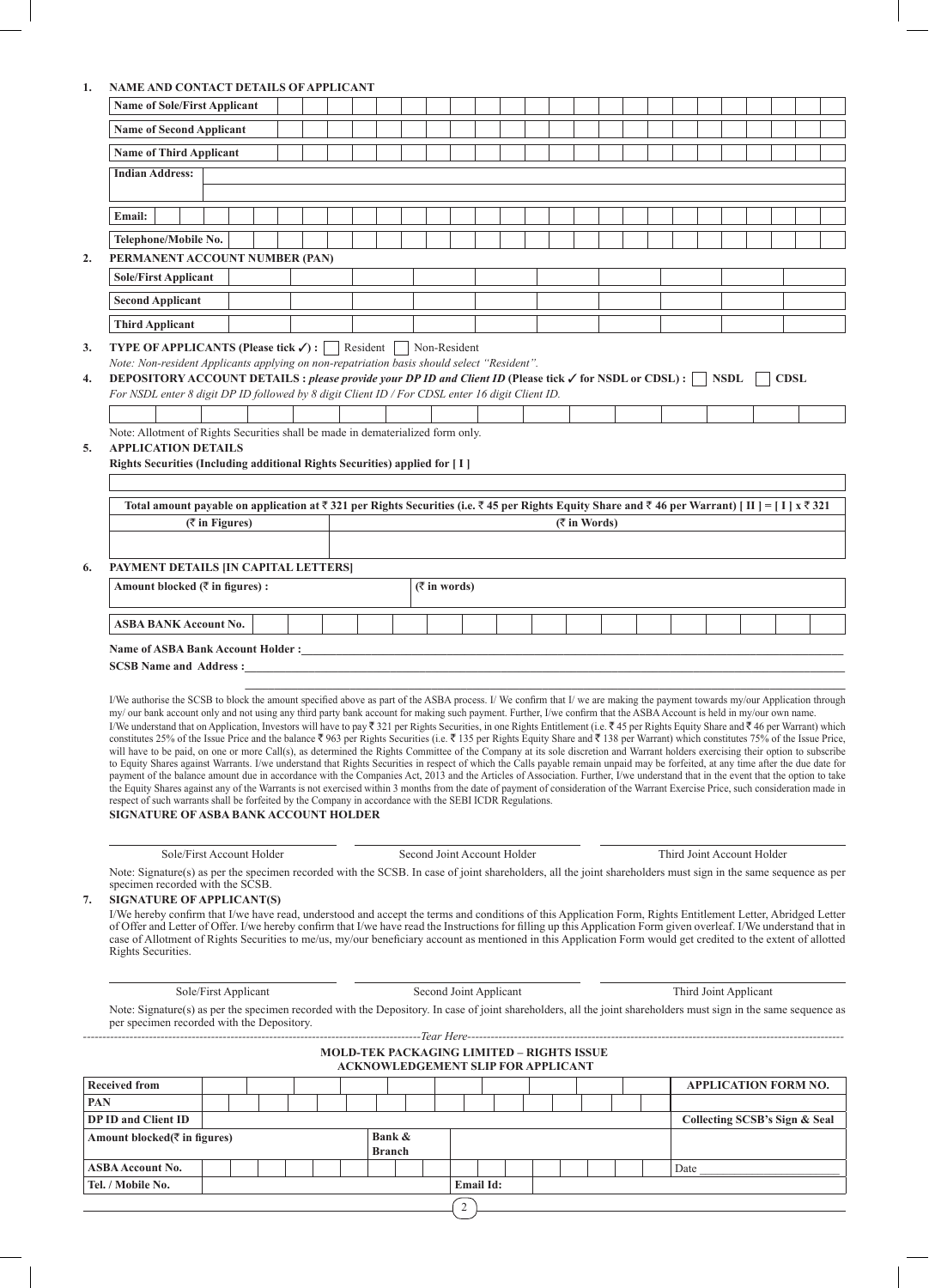#### **GENERAL INSTRUCTIONS**

- (a) Please read the Letter of Offer carefully to understand the Application process and applicable settlement process.
- (b) In accordance with the SEBI Rights Issue Circulars, (a) the Eligible Equity Shareholders, who hold Equity Shares in physical form as on Record Date; or (b) the Eligible Equity Shareholders, who hold Equity Shares in physical form as on Record Date and who have not furnished the details of their demat account to the Registrar or our Company at least two Working Days prior to the Issue Closing Date, desirous of subscribing to Rights Securities may also apply in this Issue during the Issue Period. Such Eligible Equity Shareholders must check the procedure for Application by and credit of Rights Securities in "*- Procedure for Application by Eligible Equity Shareholders holding Equity Shares in physical form*" and "*- Credit and Transfer of Rights Securities in case of shareholders holding Equity Shares in Physical Form and disposal of Rights Securities for non-receipt of demat account details in a timely manner*" on pages 153 and 162 of the Letter of Offer, respectively.
- (c) Please read the instructions on the Application Form sent to you.
- (d) The Application Form can be used by both the Eligible Equity Shareholders and the Renouncees.
- (e) Application should be made only through the ASBA facility or using R-WAP.
- (f) Application should be complete in all respects. The Application Form found incomplete with regard to any of the particulars required to be given therein, and/ or which are not completed in conformity with the terms of the Letter of Offer, the Abridged Letter of Offer, the Rights Entitlement Letter and the Application Form are liable to be rejected. The Application Form must be filled in English.
- In case of non-receipt of Application Form, Application can be made on plain paper mentioning all necessary details as mentioned under the section "-*Application on Plain Paper under ASBA process*" on page 151 of the Letter of Offer.
- In accordance with Regulation 76 of the SEBI ICDR Regulations, SEBI Rights Issue Circulars and ASBA Circulars, all Investors desiring to make an Application in this Issue are mandatorily required to use either the ASBA process or the optional mechanism instituted only for resident Investors in this Issue, *i.e.*, R-WAP. Investors should carefully read the provisions applicable to such Applications before making their Application through ASBA or using the R-WAP.
- (i) An Investor, wishing to participate in this Issue through the ASBA facility, is required to have an ASBA enabled bank account with an SCSB, prior to making the Application.
- (j) In case of Application through R-WAP, the Investors should enable the internet banking or UPI facility of their respective bank accounts.
- (k) Applications should be (i) submitted to the Designated Branch of the SCSB or made online/electronic through the website of the SCSBs (if made available by such SCSB) for authorising such SCSB to block Application Money payable on the Application in their respective ASBA Accounts, or (ii) filled on the R-WAP. Please note that on the Issue Closing Date, (i) Applications through ASBA process will be uploaded until 5.00 p.m. (Indian Standard Time) or such extended time as permitted by the Stock Exchanges, and (ii) the R-WAP facility will be available until 5.00 p.m. (Indian Standard Time) or such extended time as permitted by the Stock Exchanges.
- (l) Applications should not be submitted to the Bankers to the Issue or Escrow Collection Bank (assuming that such Escrow Collection Bank is not an SCSB), our Company or the Registrar or the Lead Manager.
- (m) In case of Application through ASBA facility, Investors are required to provide necessary details, including details of the ASBA Account, authorization to the SCSB to block an amount equal to the Application Money in the ASBA Account mentioned in the Application Form.
- (n) All Applicants, and in the case of Application in joint names, each of the joint Applicants, should mention their PAN allotted under the Income-tax Act, irrespective of the amount of the Application. Except for Applications on behalf of the Central or the State Government, the residents of Sikkim and the officials appointed by the courts, **Applications without PAN will be considered incomplete and are liable to be rejected. With effect from August 16, 2010, the demat accounts for Investors for which PAN details have not been verified shall be "suspended for credit" and no Allotment and credit of Rights Securities pursuant to this Issue shall be made into the accounts of such Investors**.
- (o) In case of Application through ASBA facility, all payments will be made only by blocking the amount in the ASBA Account. Furthermore, in case of Applications submitted using the R-WAP facility, payments shall be made using internet banking or UPI facility. Cash payment or payment by cheque or demand draft or pay order or NEFT or RTGS or through any other mode is not acceptable for application through ASBA process. In case payment is made in contravention of this, the Application will be deemed invalid and the Application Money will be refunded and no interest will be paid thereon.
- (p) For physical Applications through ASBA at Designated Branches of SCSB, signatures should be either in English or Hindi or in any other language specified in the Eighth Schedule to the Constitution of India. Signatures other than in any such language or thumb impression must be attested by a Notary Public or a Special Executive Magistrate under his/her official seal. The Investors must sign the Application as per the specimen signature recorded with the SCSB.
- (q) In case of joint holders and physical Applications through ASBA process, all joint holders must sign the relevant part of the Application Form in the same order and as per the specimen signature(s) recorded with the SCSB. In case of joint Applicants, reference, if any, will be made in the first Applicant's name and all communication will be addressed to the first Applicant.
- (r) All communication in connection with Application for the Rights Securities, including any change in address of the Eligible Equity Shareholders should be addressed to the Registrar prior to the date of Allotment in this Issue quoting the name of the first/sole Applicant, folio numbers/DP ID and Client ID and Application Form number, as applicable. In case of any change in address of the Eligible Equity Shareholders, the Eligible Equity Shareholders should also send the intimation for such change to the respective depository participant, or to our Company or the Registrar in case of Eligible Equity Shareholders holding Securities in physical form.
- (s) Please note that subject to SCSBs complying with the requirements of SEBI Circular No. CIR/CFD/DIL/13/2012 dated September 25, 2012 within the periods stipulated therein, Applications made through ASBA facility may be submitted at the Designated Branches of the SCSBs. Application through ASBA facility in electronic mode will only be available with such SCSBs who provide such facility.
- In terms of the SEBI circular CIR/CFD/DIL/1/2013 dated January 2, 2013, it is clarified that for making applications by banks on their own account using ASBA facility, SCSBs should have a separate account in own name with any other SEBI registered SCSB(s). Such account shall be used solely for the purpose of making application in public/ rights issues and clear demarcated funds should be available in such account for ASBA applications.
- (u) Investors are required to ensure that the number of Rights Securities applied for by them do not exceed the prescribed limits under the applicable law.
- (v) An Applicant being an OCB is required not to be under the adverse notice of the RBI and must submit approval from RBI for applying in this Issue.
- (w) Non-resident shareholders should refer to Rule 7 of FEMA Rules as per which a person resident outside India and having an investment in an Indian company is not permitted to make investments in share warrants issued by an Indian company in a rights issue. Accordingly, non-resident shareholders desirous of participating in the Issue must obtain prior approval from RBI before the Issue Closing Date. Such approval must be valid till Allotment. For further details, please see "Notice to non-resident Eligible Equity Shareholders" on page 11, "Risk Factors - A person resident outside India shall require approval of the *Reserve Bank of India to be able to subscribe to Rights Securities in the Issue*" on page 28 of the Letter of Offer.

### **LAST DATE FOR APPLICATION**

The last date for submission of the duly filled in the Application Form or a plain paper Application is Wednesday, November 11, 2020, i.e., Issue Closing Date. The Rights Committee may extend the said date for such period as it may determine from time to time, subject to the Issue Period not exceeding 30 days from the Issue Opening Date (inclusive of the Issue Opening Date).

If the Application Form is not submitted with an SCSB, uploaded with the Stock Exchanges and the Application Money is not blocked with the SCSB or if the Application Form is not accepted at the R-WAP, on or before the Issue Closing Date or such date as may be extended by the Rights Committee, the invitation to offer contained in the Letter of Offer shall be deemed to have been declined and the Rights Committee shall be at liberty to dispose of the Rights Securities hereby offered, as provided under the section, "- *Basis of Allotment*" on page 161 of the Letter of Offer.

Please note that on the Issue Closing Date, (i) Applications through ASBA process will be uploaded until 5.00 p.m. (Indian Standard Time) or such extended time as permitted by the Stock Exchanges, and (ii) the R-WAP facility will be available until 5.00 p.m. (Indian Standard Time) or such extended time as permitted by the Stock Exchanges.

3